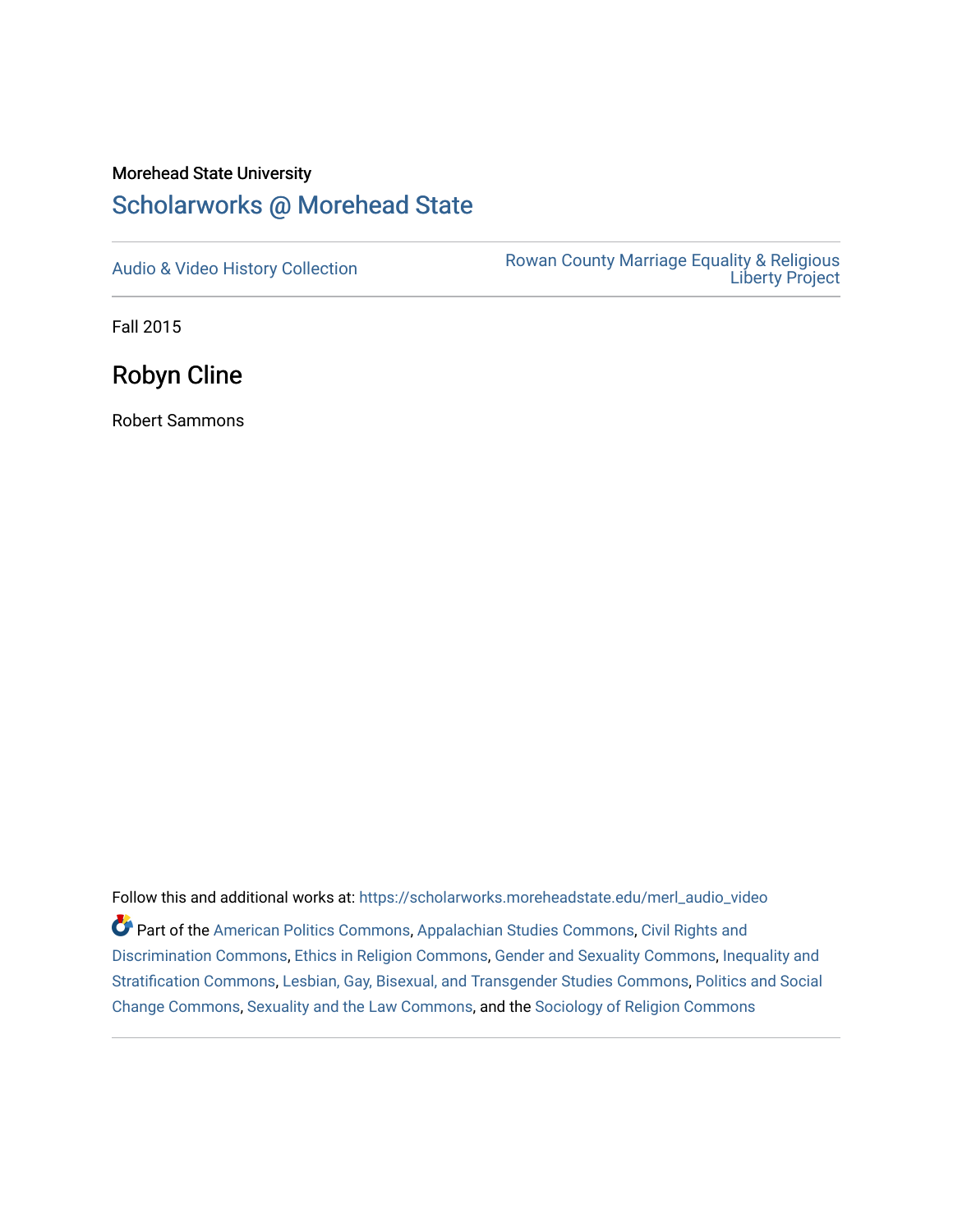## **Robyn Cline**

Interviewer: This is a conversation with Robyn Cline for the Kentucky marriage equality and religious liberty oral history project. We are in the studio room of Breckenridge Hall and Morehead State's campus located in Rowan County, Kentucky. Today is July 13th 2016 and the time is 9 am. Thanks, Robyn for coming and speaking with us. We do appreciate that. My name is Sherry Kelly.

Do you care to give us a little bit of background information like where you were born and where you grew up?

Cline: Oh, yeah! I was born in Fleming County and I've always lived in Rowan County my whole life it seems like. I moved out occasionally just for a little bit here and there but honestly this has always been my hometown. Rowan County.

Interviewer: Okay, do you want to talk about some of your childhood experiences?

Cline: No. I can't babysit. Oh my gosh! (laughs) Oh, I don't know just…It's so like I said I've always lived here, had a happy life. I've had good life. Been blessed and healthy.

Interviewer: Okay! What is your current occupation?

Cline: I'm a hairdresser. I own a hair salon here at Morehead.

Interviewer: Okay! Do you want to talk about some of your religious upbringing or religious background?

Cline: Well, there really kind of was none until one day when my mom was driving down the road. She had taken my two sisters to town and everybody was coming home. There was an accident. My sister died like that. What do you do? You're at early, early 30s. A mom and dad, seven children, one's dead, what do you? Where do you go? Who buries her? Who preaches? Oh, my gosh and that all of a sudden somebody had asked my mom and dad to go to church. Well, they decided, okay. We'll just go and they went to church in Morehead called The House of Prayer. Well I never left. Been there since of seventies. That is how it came up. We just always believed in God. Know He's real, have a relationship with Him and won't trade or change it for nothing. So, keep your million. I'm okay with where I'm at.

Interviewer: You've kind of already answered where you go to, your current Church. It's still the House of Prayer?

Cline: Yeah. In fact, our pastor said that just by age and timing, that my husband now is the pastor of the House of Prayer. Yes, and our pastor still stays with us and he's amazingly calm. The senior pastor, he turns 84 at the end of the month. So, Joe and I now pastor the church and help out to become a part of that family to lead people to Christ.

Interviewer: Okay. How did you become involved in the religious liberty movement?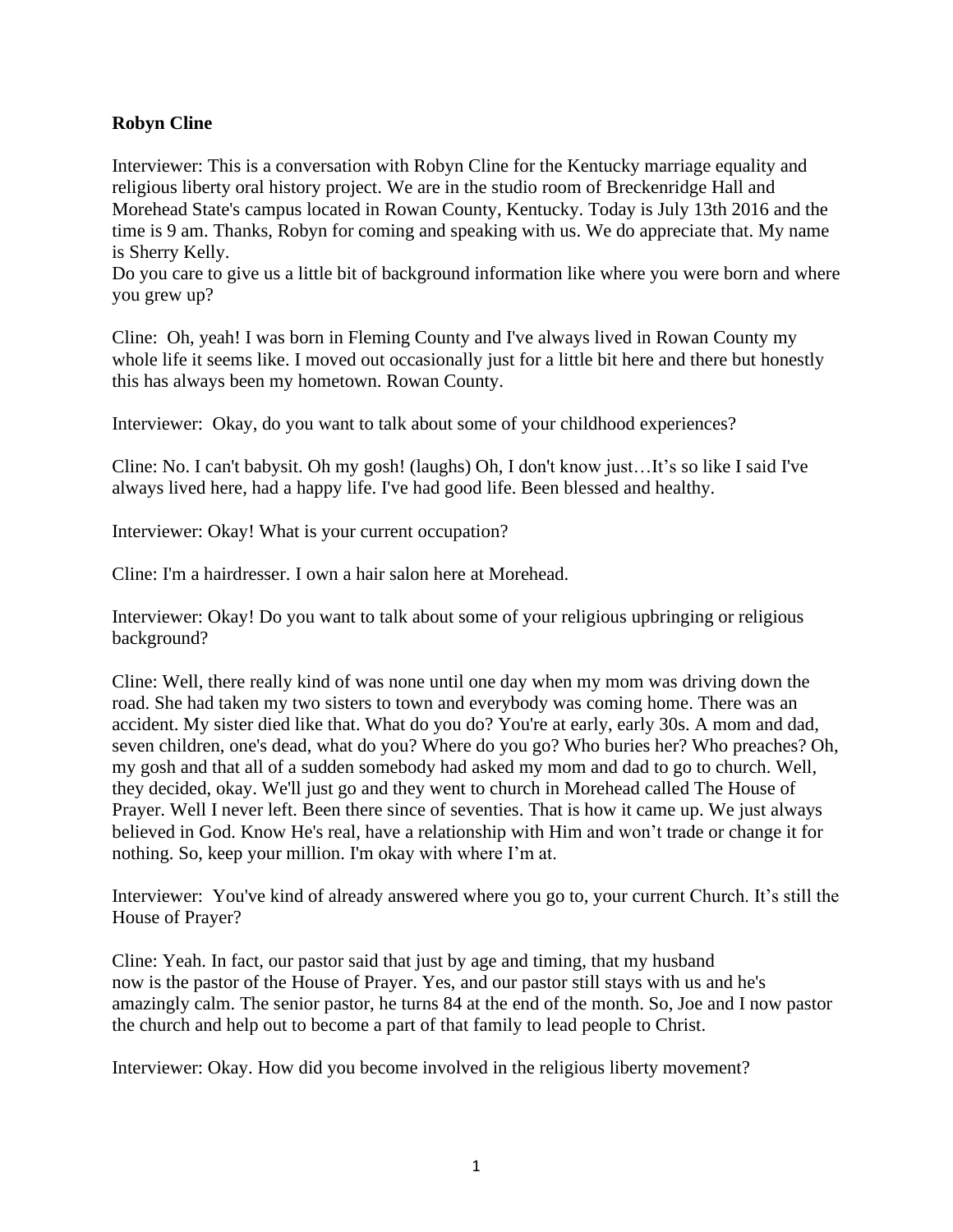Cline: Gosh! I think it just comes to you one day. I'd heard one time that Kim had known about this months before it happened. Well I never go to the courthouse early and I just, maybe I just didn't pay attention. Maybe I just didn't know. Just one thing led to another. You started hearing it on the news and with the changing and I don't…it just came about. All I can say. I don't remember the day I gave it a thought.

Interviewer: How did you first react to the US Supreme Court's decision on same-sex marriage?

Cline: Well, I remember exactly where I was. Exactly what happened. I was in a church conference in Tennessee, sitting in the second row and they just announced that the Supreme Court had ruled on the behalf of gay marriages. I was like, wow, this isn't the nation I was raised in. This isn't that country I went to school in. We do that? Well, and all of a sudden someone had got on, because I love the Jewish history and I love the Jewish months and their feast days, their holidays, their seasons. We looked up and oh my gosh it is the 9th day of Tammuz. Well, big deal. But it is a big deal if you know what happened on the ninth day of Tammuz in first Kings chapter 24, Kings 25 verse 4. That's when the last king of Judah was named Zedekiah. And all the Nebuchadnezzar and all the Babylon army was coming in. And like, they're breathing down their neck and that's the day they kicked the wall down. Sin had just entered into the walls of God's people. Oh, my gosh. This, too, happened on June the  $26<sup>th</sup>$ . Tammuz, the ninth, the same day. I'm just saying, like, the enemy had broken into our walls and it would only be you know days or months later to see how the wall would get bigger. And sin would more abound and things would come to pass that we never thought that we'd ever see, much less our children. We have to think about two men or two women being legal? No, not my...surely, we had not fallen that far from the grace and the laws of God. And I'm a crier, it's just how life is. I'm just amazed. That day, I did think, wow. Someone made a comment, surely this isn't the country we were raised in. And it's not. People sin every day. You think this is the biggest sin? No, but it's the one we legalized. We said it's okay. That's the shocking part, that we're here now. And I think it's so good that you're doing this interview because since that day, last June the 26<sup>th</sup>, 2015, my gosh. The hole, it's been breached. It's gotten bigger and greater. Now we're talking about boys going to the bathroom in girls' bathrooms. Really? How silly is that? Just go to the bathroom. It's getting bigger and the wall's coming down and the hedge of protection is lowering and we're a target now.

Interviewer: What was your reaction to the Rowan County Clerk's decision not to issue marriage licenses to either straight or gay couples?

Cline: Well, I think it just seemed like she was saying so you don't think I'm just picking on you let me just do it to everybody and that way it won't seem so judgmental.

Interviewer: What was your involvement in the movement?

Cline: You know, honestly it was just prayer. I'm not gonna go fight with somebody. If you want 25 kids or one, I don't care. And if you want to be gay then okay, you know. I don't wanna judge you, make you feel bad, because again there's all kinds of things that people do that may not like. But who am I to tell you, you know, "you're going to hell." Really? I pray. It is praying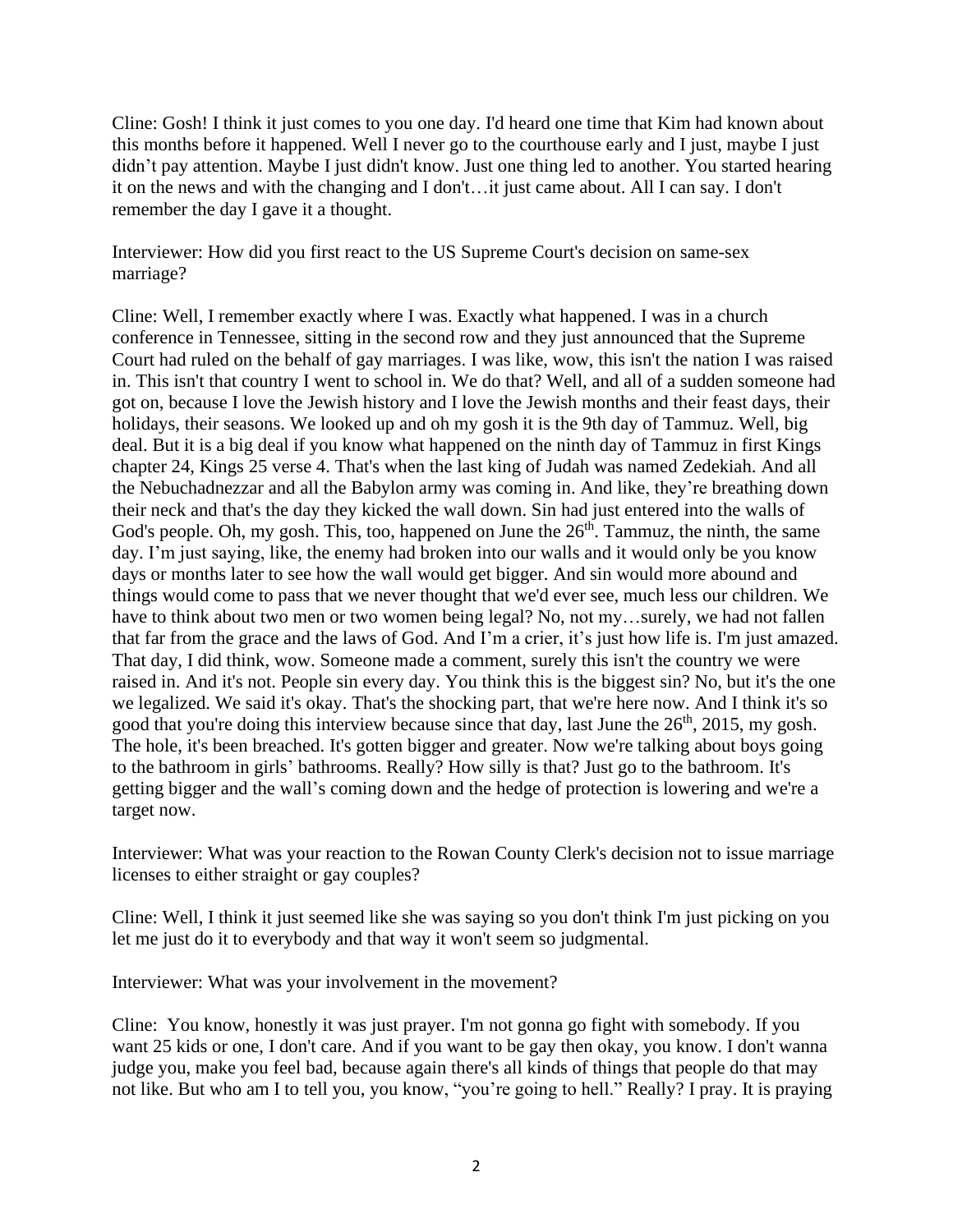for peace, praying for harmony, praying for Kim, that what she felt in in her heart was the right thing to do. Praying for her strength, protection of her family, those who work in the office with her, no matter how they feel or what they see. Just watch over them, because innocent people can get caught in the crossfire of something they have nothing to do with.

Interviewer: So, did you participate in the protest?

Cline: No.

I: Okay. I have other questions for you.

Cline: Okay!

Interviewer: Since you did not participate in the actual protest, did you go to any prayer vigils or anything like that?

Cline: Yes. They did have one down the courthouse. It was very silent, peaceful, quiet, coming together. Churches, people, Christians, and we prayed.

Interviewer: So, you went to the one at the courthouse here in Rowan county? R: Yes.

I: Okay. I know there was also one in Frankfurt. Did you attend that one?

Cline: Yeah! Okay, yeah. Matt Bevin was running for governor at that time and I just remember seeing him. Like, oh that's Matt Bevin. Yes, and that was also good. A beautiful day. Again, it's perfect peace, harmony. Everyone got along. And it just spoke for the goodness of what the law of God says and how we need to stand behind it and with it.

Interviewer: At the prayer vigil in Rowan County or the one in Frankfurt, were there people there also that were for the gay marriage or the marriage equality?

Cline: I don't think at the one in Morehead that I remember. And I think I remember seeing someone in Frankfurt. But they're just giving their opinion, their advice. If I'm right. Okay, I don't remember that being blown out of proportion or anybody getting upset or any anger.

Interviewer: So, in those environments would you consider it to have been safe?

Cline: Oh, yeah. Definitely.

Interviewer: Did you think that the Rowan County clerk best represented the cause of religious liberty?

Cline: I don't get what you mean.

Interviewer: Do you think she was the best person to represent this whole religious liberty?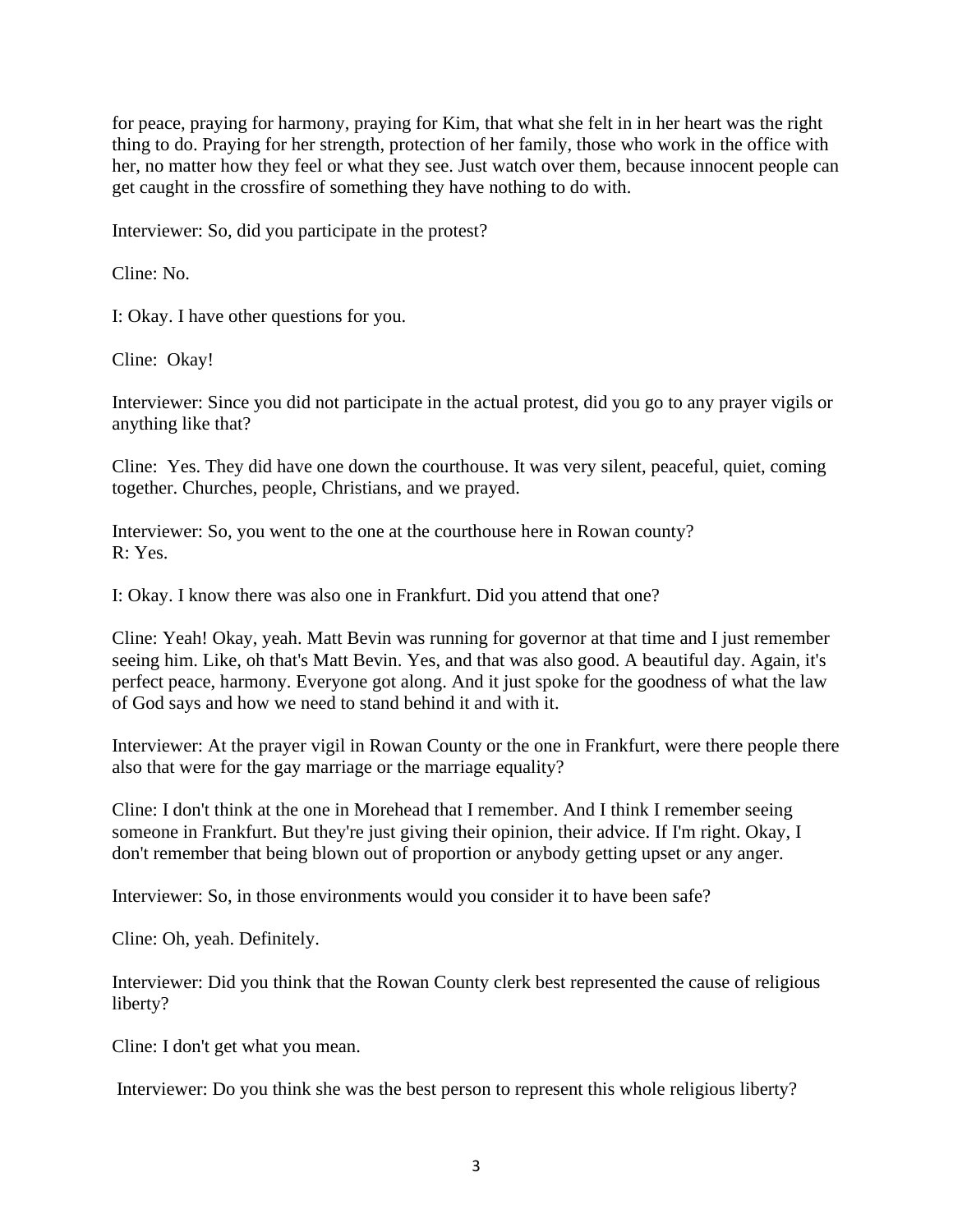Cline: Oh, was she the best person? I don't know if anybody's perfect or the best, but she was in that position. She was the one in the position that had to make the decision whether she stood on the Word of God or went with man. Because it was just a ruling. It wasn't even a law. They just ruled it. She didn't even choose it. It happened to be there. You know, may have just kind of where God had placed her at.

Interviewer: What do you believe was the appropriate way to handle the situation?

Cline: I have no clue in that format. Yeah. I know I would've done what she'd done, I think, if I'd have been in her shoes. But I wasn't, so I don't know. Does that makes sense? She did the right thing. That was the right choice of stand up for the word of God.

Interviewer: So do you think she deserved to be imprisoned?

Cline: Gosh I'm not real legally minded to know that all the rules and regulations and all that.

Interviewer: Just in your opinion.

Cline: Oh, I say not but I just don't know. It was good that she did it. I mean, you know, that she went through with what they asked her to do. It showed that she'll stand no matter how or where she is. So, I don't know if it's right or wrong. I hate the…

Interiewer: Do you think she should have received any punishment?

Cline: You're talking all legally now. I don't know. You know, I'd say it was a ruling. If it's a law, then you have to go by the law. But I was thinking, I was thinking I was hearing someone say that the Kentucky law, that it says that marriage is between one man and one woman. And she was really abiding by the law of the land. It was not made a law. That could be right and that could be wrong.

Interviewer: What were your thoughts upon her release?

Cline: It was great. That was wonderful. I…

Interviewer: Were you there?

Cline: No. No. No. I've heard people with the Grayson had to walk three miles just get to Grayson. I think I'll just stay back here. But no, I was really happy. I was glad that she was released. I'm sure she was too.

I: What are your thoughts on the reactions of your local elected officials?

R: Like, things that I heard that they said about her? I mean, things like that? Oh, I mean everybody has to, you know, you get to make your own mind up while you're here. Just hope you made the right decision while you're here. Honestly, everybody can say what they want to say. Just remember, you'll be held accountable for what you say one day, so be careful what you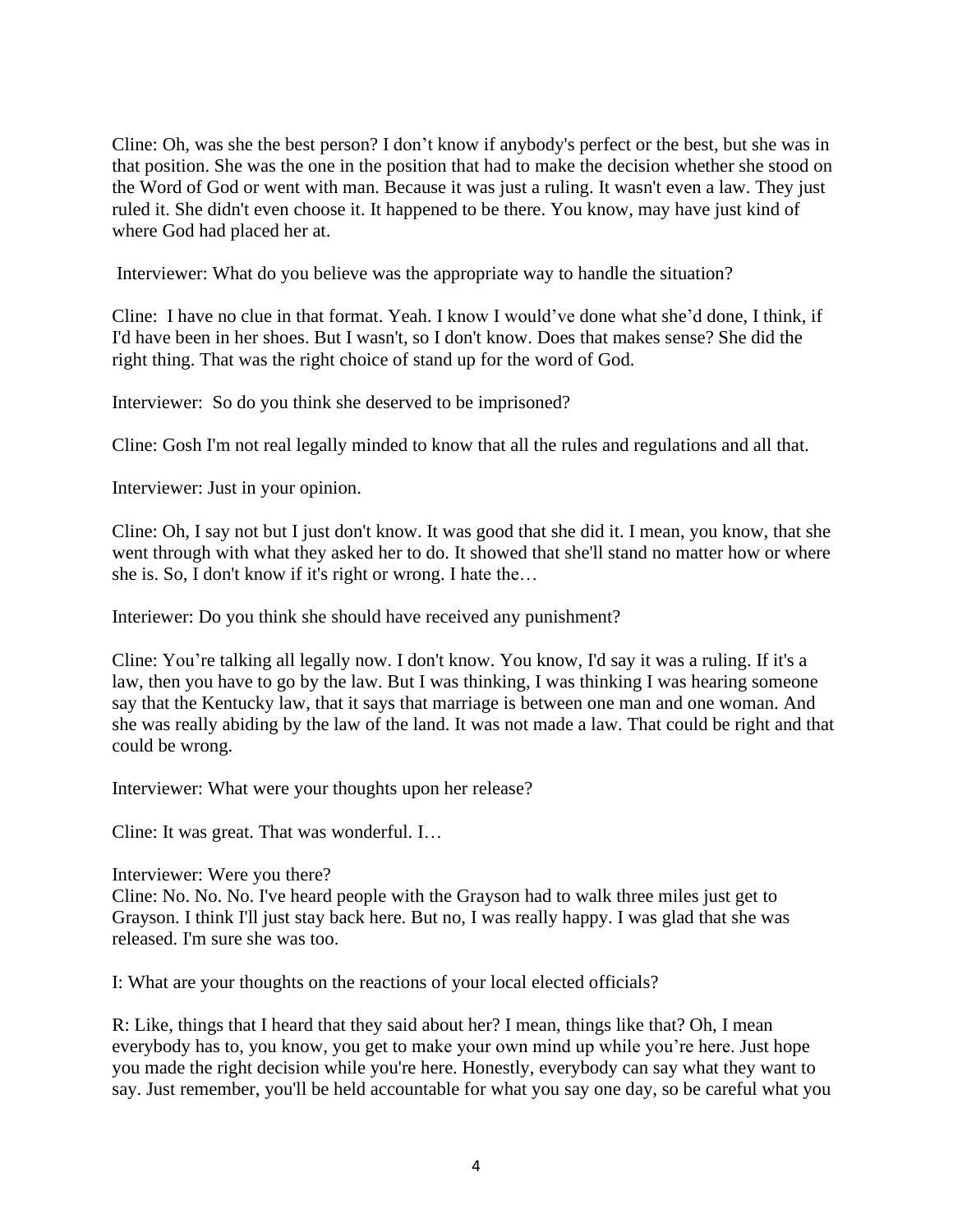say. How many times have as a mother said "my child will never," and they did it. Just when we say they won't, they do. So, I try to be very cautious and not to say things. But when it's a truth is the truth.

Interviewer: What are your opinions on the outcomes of the religious liberty movement?

Cline: I mean, things that happened since that day or…

Interviewer: Concerning Kim Davis the Rowan County clerk, or anything, like you said, that's happened after that, during that time or after.

Cline: Yeah. I know it's made a big impact in our, like, not just our city, not just our county, not just our state, and not just our nation. I was over in Israel. I was in Jerusalem. I was watching TV and there was Kim Davis. Oh, my gosh! In Jerusalem, on TV. Yeah, if you're always never not that far from home, I thought to myself. But, it's made a big impact. Now, what has happened since, then you may be asking me, or how I feel about what's happened. I just think, you know, honestly, the breach is getting bigger and if it's not one thing it's another. And I'm not sure if I answered you question in there. I can't remember.

Interviewer: Would you call your efforts a victory or failure? I know you went to the prayer vigils and you said that you prayed. Would you say that was successful?

Cline: That was all that was required of me at that moment. You know, I thought about it a lot, going down there or should I, should I not or you know. Yeah, and I just didn't go. So, I did what I was supposed to do. It didn't seem like a lot maybe in the eyes of other people, but if you're not called there, don't go there. So, I didn't.

Interviewer: How has Rowan County changed because of these events?

Cline: Well, some people are tickled because she stood up with the word of God. And other people are embarrassed because she stood up for the Word of God. It's not just Rowan County's changed. The whole place is changed. So, just not us, but it has put us at the center of attention. But that's okay because somebody has to do it. I'm sure she didn't wake up one morning and said "I think I'll have confusion in our county." I'm sure she didn't say that. I'm sure she didn't want that but that's how it turned out with her decision. For she felt to follow the word of God. So, yes, it's changed. And some say to the good and honestly, some say to the bad.

Interviewer: What do you think? Do you think it's changed for the better?

Cline: In my bubble, it's always been good and it'll stay good. I'm not in other people's lives. I don't fool with friction you know. I agree to disagree. We can talk about anything you want to talk about and we're going to walk away like we did when you came in the door, because I'm not fighting over something I can't control. You make your decision and you see how you feel about things and you live and you talk and you act the way you want to. But no.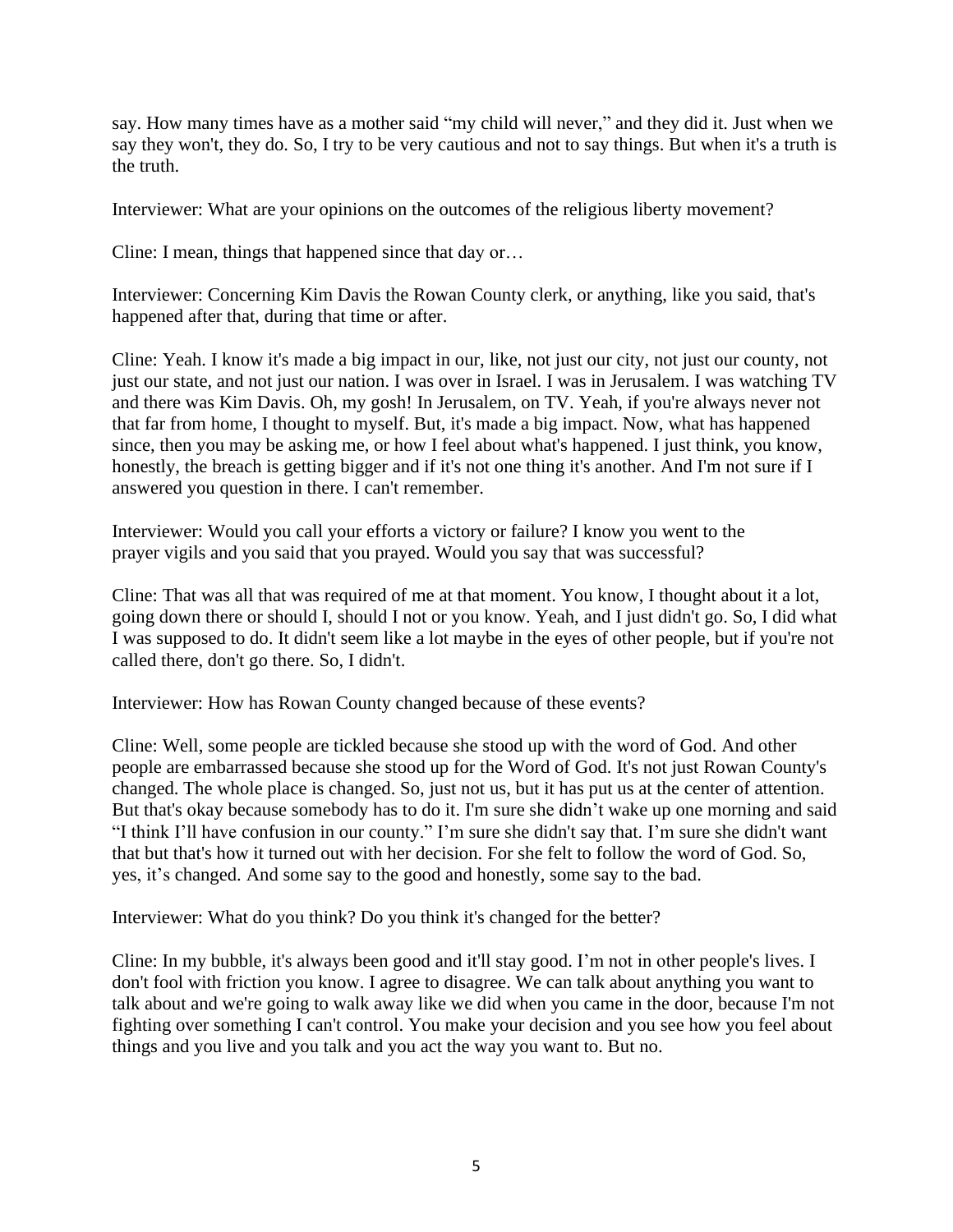I: Do you think that that Rowan County is closer together or further apart? I know that you've kind of already…

R: Yeah. Again, I reckon it depends on where you're at. You know, who you're with. And you know, we need prayer more than ever before in everywhere here. So, maybe to some people it's not as good. Maybe we should all just keep our mouths shut, be happy and let people do whatever they want to do.

Interviewer: Do you believe this debate over religious liberty or marriage equality is over?

Cline: Oh, no. Even in, maybe it is by law. Maybe it's a done deal, but in people's hearts or people's attitudes it may never be over, you know.

Interviewer: How did you plan to continue the fight, so to speak, or continue on in this debate with marriage equality or religious freedom?

Cline: Well, I just, I live my life to the fullest. I'll do what is right according to the word of God, hope that people see a light, they see a joy, they see passion, and that will draw them to the main thing which really is Jesus. Now whether you want to talk about gay marriages, whether you wanna talk about black and white, whether you want to talk about, you know, long hair, short hair. I don't care. But we all, I just feel like I've got to continue doing the right thing to effect people in a positive way. I don't wanna tell you you're sinning, because who am I to tell you that you're sinning. If I live good before you according to God's Word, I won't have to tell you nothing, because you already know.

Interviewer: Has this event changed you?

Cline: I think as a Christian it has to. I'm sorry. I keep thinking the wall. The wall just keeps getting bigger and the enemy is coming in to take us, to carry us to a place we don't want to be and someone has to begin to fast and to pray and to fight and to live and to do the right thing that others…I don't know. They get caught in the position they don't want to be in. I never expected to be here. So, yeah. It opened my eyes. It like, it woke the giant up, you know. It woke us up but the giant's coming. I know I'm stuttering and I'm still crying. But that's it. You've just got to keep doing. We are to be God-pleasers. Not man-pleasers. So that doesn't matter, what you believe in. I mean it does matter what you believe in. Not everyone's gonna like it. Not everyone is going to agree with it. So, you know, if your favorite color's pink then just wear it. Someone else will always be blue. But it's okay. It's okay. I didn't come to save the world. It's not up to me that the world be saved, but what that He puts in front of me. So, Kim did what she had to do whether you like it or not, because that's what we do every day. What we have to do. We make decisions for our families. To take the job or to stay with our job or to go to school or...we make that decision every day of our life, to do what's best for us and our family and that's what she did that day. And whether people choose to be on her side or not be on her side, they made a choice that day. That's something that they have to know. And like that's something I don't have to give an answer to. But that's something that they get to choose, to live their life that way. So, yeah. It's changed my life.